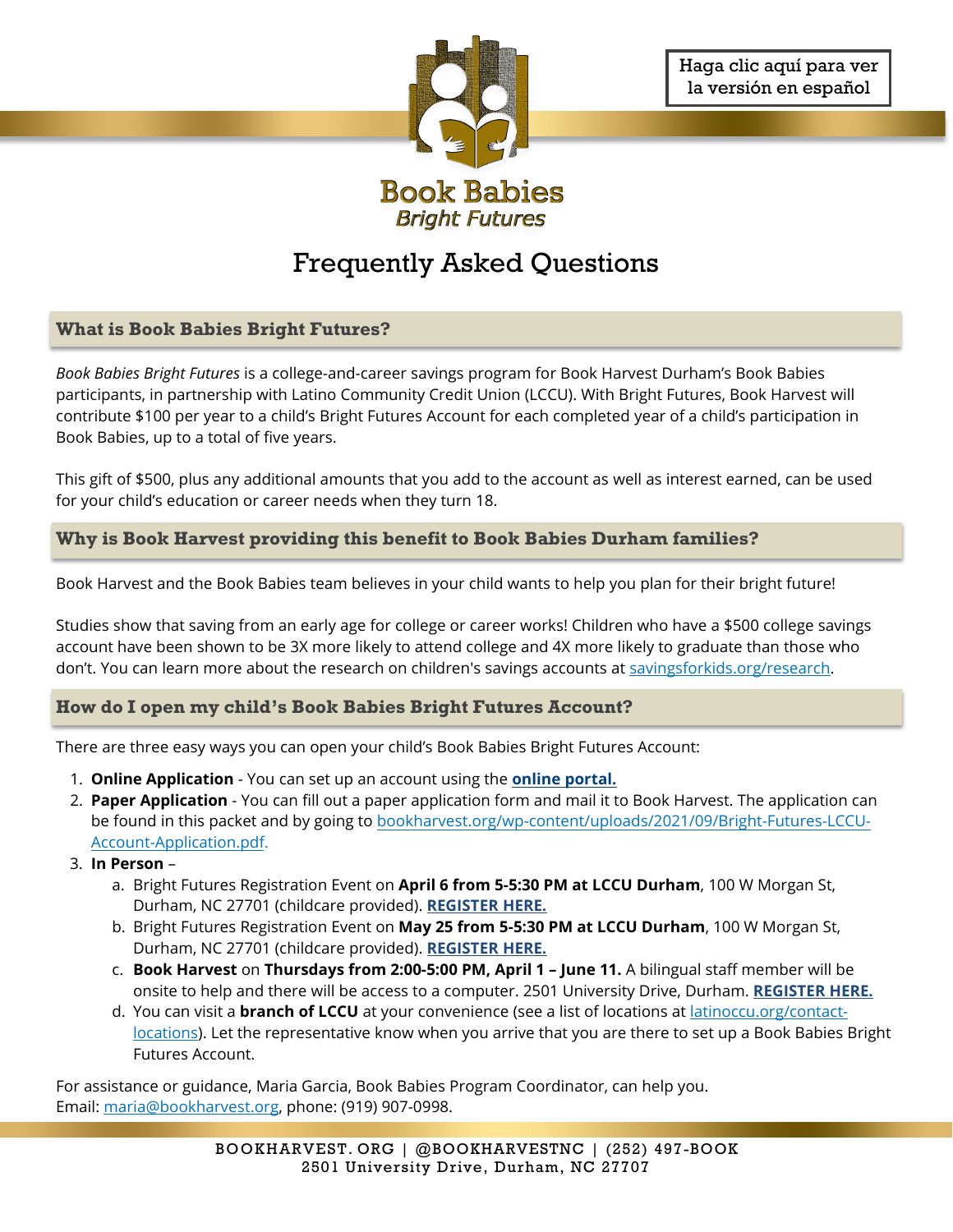## **What documents do I need to set up an account?**

You will need to bring all of the following items to set up an account:

- Your child's social security card.
- One parent's Social Security number or ITIN (Individual Taxpayer Identification Number)
- A valid government-issued photo ID from any country
	- $\circ$  NOTE: If your ID already lists your current address, no additional proof is needed
	- NOTE: If your ID does not list your current address, you will also need to bring proof of your current address, such as:
		- **Utility bill**
		- Tax document
		- Bank statement

## **What if I don't have a Social Security number or ITIN?**

LCCU can set up an ITIN for you. You will need to call LCCU's main branch first and set up an appointment Monday-Thursday: 919-530-8800. This step takes about 6 weeks to complete.

## **What is the enrollment period to apply for an account?**

## **April 1 – June 11 2022**.

If you miss the opportunity to set up an account in 2022, there will be another opportunity in 2023. Once accounts are set up, all past and current funds will be added.

## **How long does it take to set up the account?**

It takes 2 - 4 business days to fully set up and create your child's Bright Futures Account.

## **What does it cost to set up an account?**

It does not cost you anything to set up this account. Book Harvest covers all set-up fees.

## **When will Book Harvest deposit the funds into my child's Bright Futures account?**

- Funds will be deposited into your child's account annually in June.
- Currently enrolled and alumni/ae families of the Book Babies program will receive \$100 for each fully completed year of the program.
- Alumni who have already completed all 5 years of the program will receive \$500 transferred into their child's LCCU account once it is set up.
- Families currently enrolled will receive \$100 for each completed year of the program, and an additional \$100 per completed year until graduation from Book Babies (up to \$500).

## **Who owns my child's Bright Futures account?**

The account will be in the child's name. The child will have full ownership upon turning 18. Until age 18, parents will act as custodians for the account.

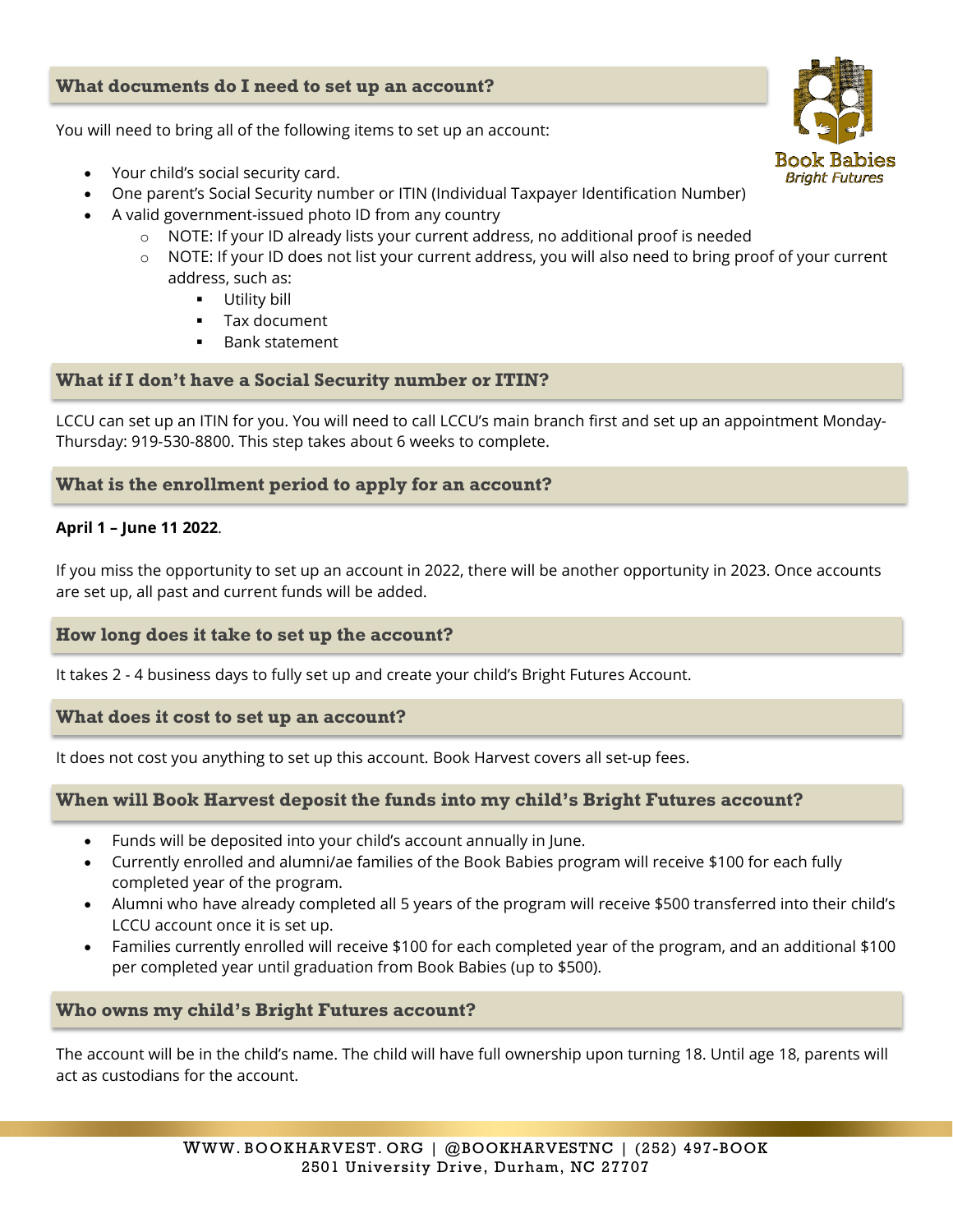## **Who can access my child's Bright Futures account?**

- Any parent or guardian listed on the set-up paperwork is considered the custodian of the account and will have access to the account until the child turns 18.
- Before the child turns 18, LCCU will require that Book Harvest be notified before emergency withdrawals are authorized.
- Once the child turns 18, they can access their Bright Futures account at any time, including to withdraw funds.

## **How can I add funds to my child's Bright Futures account?**

Funds can be added to the account through any LCCU branch location or ATM: [latinoccu.org/contact-locations.](https://latinoccu.org/contact-locations/)

## **Will the funds in my child's Bright Futures account earn interest?**

Yes! The most current rates for a children's savings account can be found here: *[latinoccu.org/rates.](https://latinoccu.org/rates/)* 

## **What can my child's Bright Futures funds be used for?**

The funds do not have any restrictions for withdrawal, but we hope that they will be used for college or career after the child turns 18.

## **Are there any penalties for early withdrawal?**

There are no penalties for withdrawing funds at any time. The intent of these accounts is that they be used for college or career after the child turns 18. Before the child turns 18, LCCU will require that Book Harvest be notified before emergency withdrawals are authorized.

## **What minimum balance do I need to have to avoid future fees?**

There is a minimum balance requirement of \$10.

#### **I already have an account at LCCU. Do I need to set up another for my child?**

Yes. Even if you have a personal account at LCCU, we ask that you set up a savings account in your child's name for these funds. As with new account holders, Book Harvest will cover the \$10 setup fee.

## **I have an account for my child's future education at another institution (e.g. 529 or UTMA account). Can I transfer the money from this account there?**

Yes; however, Book Harvest will only deposit money annually into the LCCU account, so parents should open and keep a minimum of \$10 in the Bright Futures account for the duration of their enrollment in the Book Babies program.

#### **How often will I receive communication about my account?**

You will receive communication from LCCU monthly about your account balance, either through the mail or email.

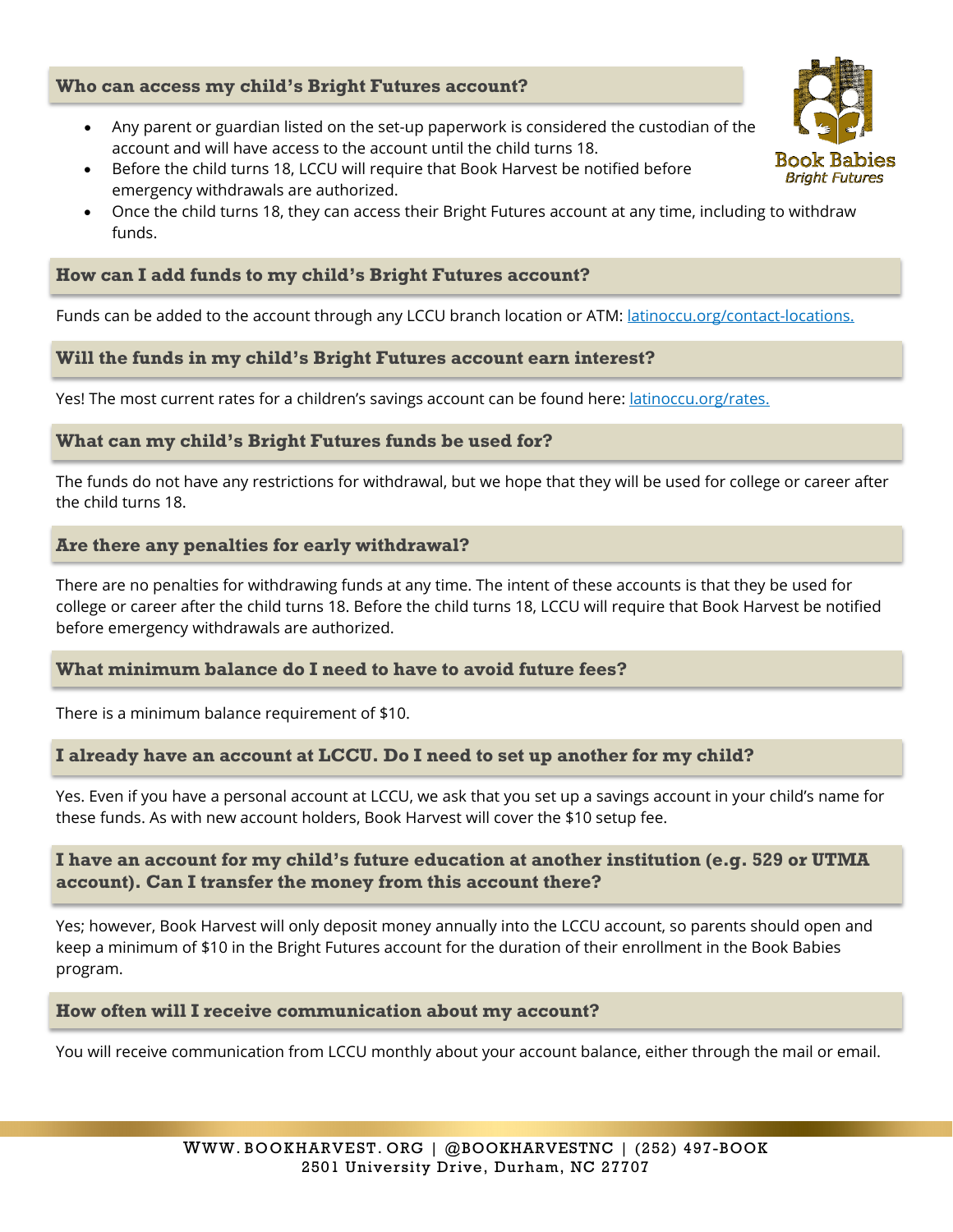## **Where can I learn more information about saving for college?**

You can also look to these websites for more information about children's savings accounts:

- o [savingsforkids.org/why-childrens-savings-accounts](https://savingsforkids.org/why-childrens-savings-accounts)
- o [prosperitynow.org/about-csas](https://prosperitynow.org/about-csas)

## **Is the money Book Harvest deposits into Bright Futures accounts considered income? What are the tax implications?**

Families will receive a 1099 form only if their child's account earns more than \$10 in interest income. If so, they will have to report this income on their annual tax returns.

## **How is Book Harvest able to provide this benefit to Book Babies Durham families?**

Book Harvest received a generous grant from the Angelina Merenda O'Bar Trust in 2021 to launch Bright Futures. You can learn more about Dr. O'Bar's commitment to early childhood at [bookharvest.org/bright-futures.](https://bookharvest.org/bright-futures/)

## **Whom can I contact with additional questions?**

Maria Garcia, Book Babies Program Coordinator, Book Harvest Email: maria@bookharvest.org Phone: (919) 907-0998

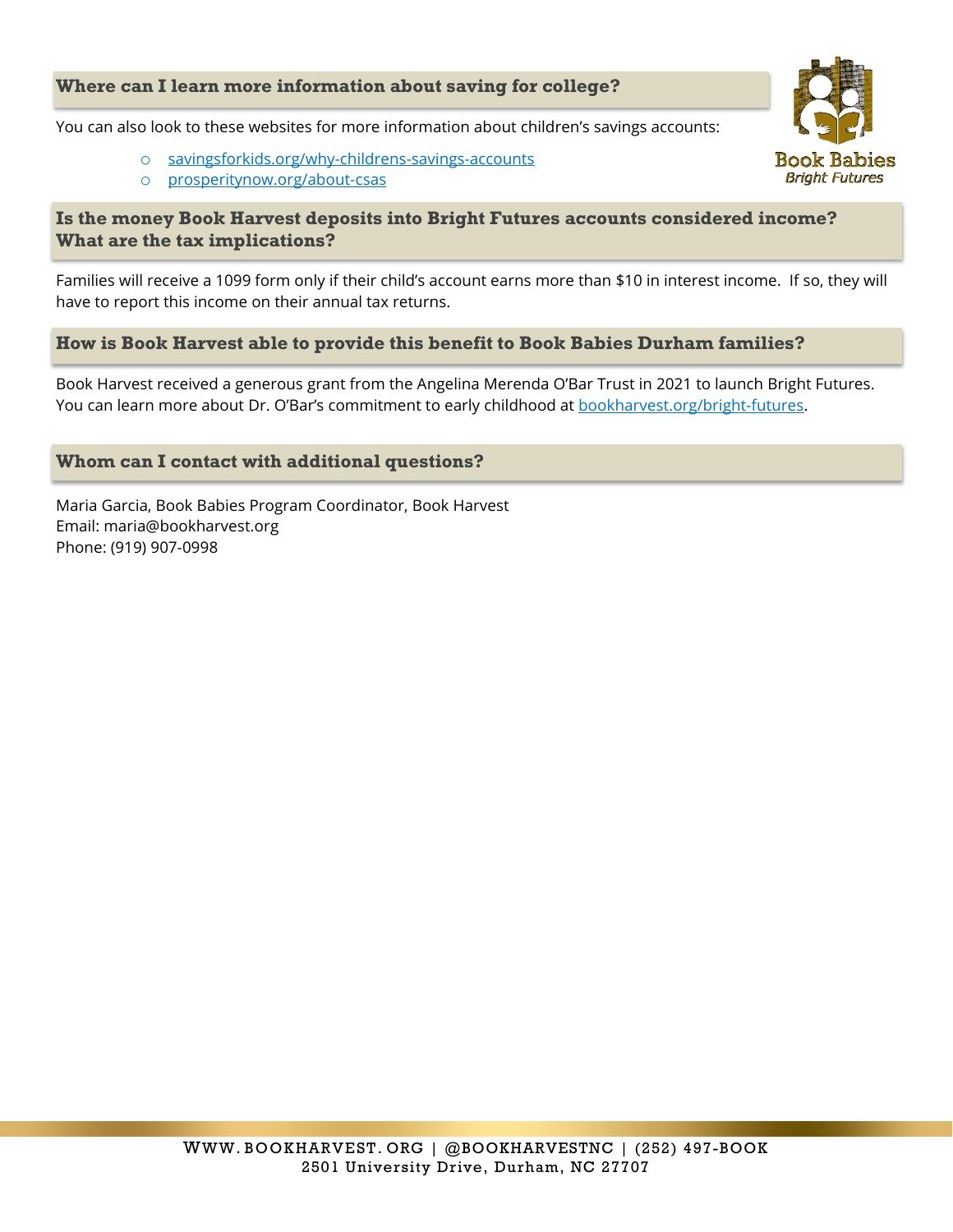

## Preguntas Frecuentes

## <span id="page-4-0"></span>**¿Qué es Book Babies Bright Futures?**

*Book Babies Bright Futures* es un programa de ahorros universitarios y profesionales para los Book Babies de Book Harvest en Durham, en asociación con el Latino Community Credit Union (LCCU). Con Bright Futures, Book Harvest contribuirá \$100 cada año a la cuenta Bright Futures de un niño, por cada año de participación completa en el programa de Book Babies, por hasta cinco años.

Este regalo de \$500, más cualquier adición que se agregue a la cuenta, así como intereses devengados, se puede usar para las necesidades universitarias o profesionales de su hijo/a cuando cumpla 18.

## **¿Por qué Book Harvest provee este beneficio a familias de Book Babies Durham?**

Nosotros creemos en su hijo/a, y queremos ayudarle a planear su futuro brillante.

Las investigaciones demuestran que ahorrar dinero para la universidad o la carrera desde una edad joven es funcional. De hecho, se ha demostrado que los niños/as que tienen una cuenta de ahorro universitaria de \$500 tienen tres veces más probabilidades para matricularse en la universidad, y cuatro veces más probabilidades para graduarse que los que no tienen cuenta de ahorro. Puede aprender más sobre investigaciones sobre el impacto de las cuentas de ahorro para niños/as aquí: [savingsforkids.org/research.](https://savingsforkids.org/research)

## **¿Cómo puedo abrir una cuenta de Book Babies Bright Futures para mi niño?**

Hay tres maneras fáciles para abrir la cuenta Book Babies Bright Futures de su hijo:

- 1. **Solicitud en línea** Puede configurar una cuenta utilizando **[el portal en línea aquí.](https://powerforms.docusign.net/35bfa88f-eba2-4200-806a-d2e8a3aa7d4d?env=na2&acct=d0adb306-7d52-4514-a7de-1002d814e64c&accountId=d0adb306-7d52-4514-a7de-1002d814e64c)**
- 2. **Solicitud de papel** Puede llenar una solicitud de papel y enviarla a Book Harvest. La solicitud se encuentra en este paquete o en este enlace: [bookharvest.org/wp-content/uploads/2021/09/Bright-Futures-LCCU-Account-](https://bookharvest.org/wp-content/uploads/2021/09/Bright-Futures-LCCU-Account-Application.pdf)[Application.pdf.](https://bookharvest.org/wp-content/uploads/2021/09/Bright-Futures-LCCU-Account-Application.pdf)
- 3. **En Persona** 
	- a. Bright Futures evento de registro el **6 de Abril de 5-5:30PM en LCCU Durham**, 100 W Morgan St, Durham, NC 27701 (habrá cuidado de niños). **[REGISTRARSE AQUÍ](https://www.eventbrite.com/e/book-babies-bright-futures-enrollment-session-free-tickets-297304715407)**
	- b. Bright Futures evento de registro el **25 de Mayo de 5-5:30PM en LCCU Durham**, 100 W Morgan St, Durham, NC 27701 (habrá cuidado de niños). **[REGISTRARSE AQUÍ](https://www.eventbrite.com/e/book-babies-bright-futures-enrollment-session-free-tickets-297304715407)**
	- c. **Book Harvest** cada **Jueves de 2-5PM, desde el 1 de Abril hasta el 11 de Julio.** Un miembro bilingüe de nuestro equipo estará en la oficina para ayudar, y habrá acceso a una computadora. 2501 University Dr, Durham. **[REGISTRARSE AQUÍ](https://www.eventbrite.com/e/book-babies-bright-futures-enrollment-help-free-tickets-297318446477)**
	- d. Puede visitar una **sucursal de LCCU** (vea una lista de ubicaciones en [latinoccu.org/contact-locations\)](https://latinoccu.org/contact-locations/). Cuando llegue, avísele al representativo/a que desea abrir una cuenta de Book Babies Bright Futures.

Si necesita ayuda o asistencia, puede consultar con María García, coordinadora de Book Babies. Email[: maria@bookharvest.org,](mailto:maria@bookharvest.org) tel: (919) 907-0998.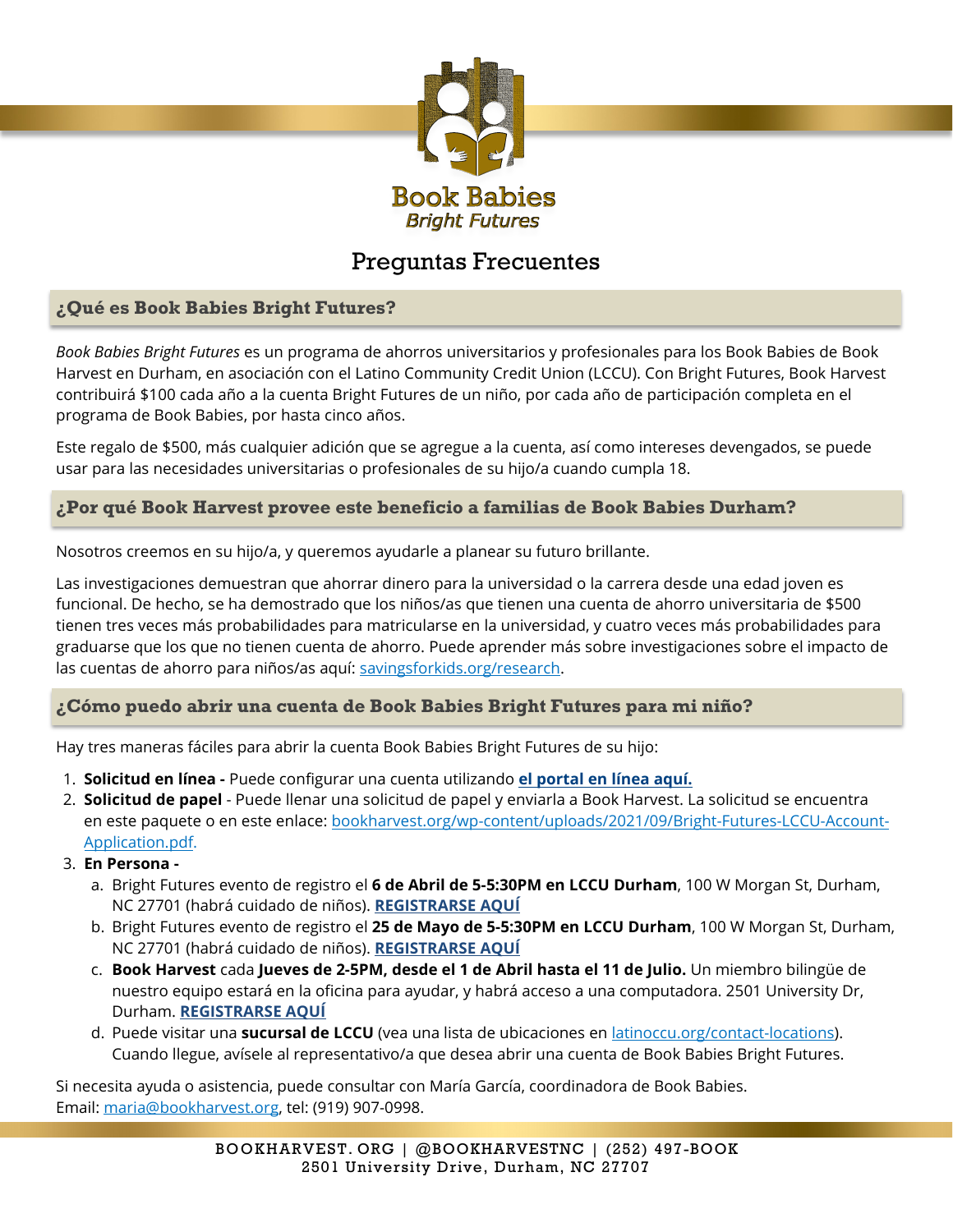## **¿Qué documentos necesito para configurar una cuenta?**

Necesitará traer todos los documentos siguientes para configurar una cuenta:

- La tarjeta de seguridad social de su hijo/a
- El número de seguridad social o ITIN de un padre
- Una identificación con foto válida emitida del gobierno de cualquier país.
	- NOTA: Si su identificación incluye su dirección de casa, no se necesita pruebas adicionales
	- NOTA: Si su identificación no incluye su dirección de casa, también necesitará traer prueba de su dirección. Por ejemplo:
		- Factura de servicios
		- Documento de impuestos
		- Extracto de cuenta

## **¿Qué pasa si no tengo número de seguridad social o ITIN?**

LCCU le puede configurar un ITIN. Necesitará llamar a la sucursal principal de LCCU y programar una cita Lunes-Jueves: 919-530-8800. Este paso tomará aproximadamente 6 semanas para completar.

## **¿Cuál es el periodo de inscripción para solicitar una cuenta?**

#### **1 Abril – 11 Junio 2022**.

Si usted pierde la oportunidad de configurar una cuenta en el 2022, tendrá otra oportunidad en el 2023. Una vez que se configuran todas las cuentas, se agregarán fondos pasados y actuales.

#### **¿Cuánto tiempo toma configurar la cuenta?**

Toma 2-4 días laborales para configurar y crear la cuenta Bright Futures de su hijo/a.

#### **¿Cuánto cuesta configurar una cuenta?**

No le cuesta nada configurar esta cuenta. Book Harvest cubre todas las tarifas de configuración.

## **¿Cuando depositará Book Harvest los fondos en la cuenta Bright Futures de mi hijo/a?**

- Los fondos se depositarán en la cuenta de su hijo/a anualmente en Junio.
- Familias matriculadas en Book Babies, también como familias alumni de Book Babies, recibirán \$100 por cada año del programa completado.
- Los graduados que hayan completado los 5 años del programa recibirán \$500 transferidos a la cuenta de LCCU de su hijo/a una vez que se haya configurado.
- Las familias actualmente matriculados recibirán \$100 por cada año del programa ya completado, y adicionalmente, \$100 por cada año completado hasta la graduación de Book babies (hasta \$500).

## **¿Quién posee la cuenta de Bright Futures de mi hijo/a?**

La cuenta estará a nombre del hijo/a. El niño/a tendrá propiedad total al cumplir los 18 años. Antes de los 18, los padres actuarán como custodios para la cuenta.

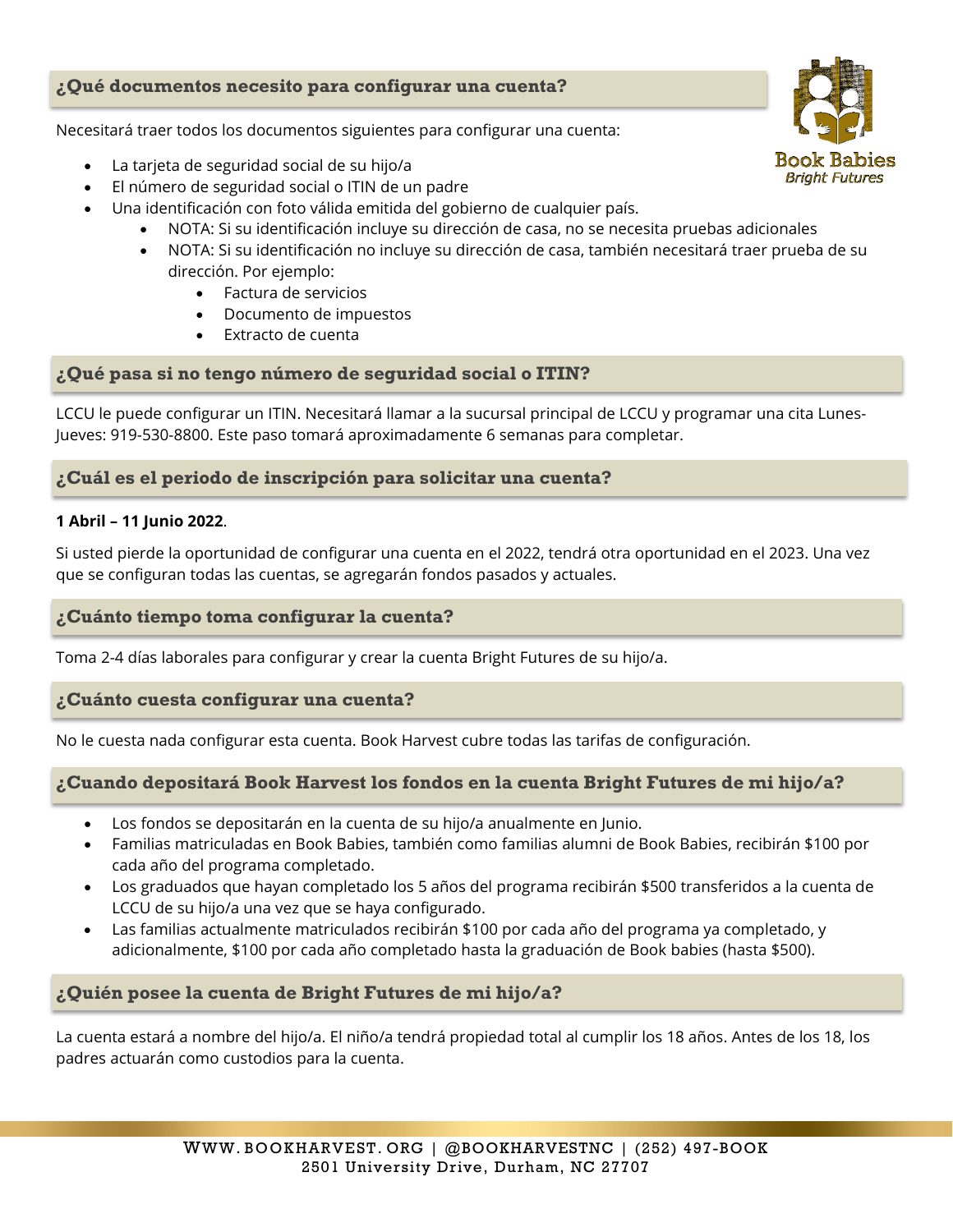## **¿Quién tiene acceso a la cuenta Bright Futures de mi hijo?**

- Cualquier padre o guardián nombrado en la documentación de configuración se considera el custodio de la cuenta y tendrá acceso a la cuenta hasta que el niño cumpla 18.
- Antes de que el niño cumpla 18, LCCU requerirá que Book Harvest sea notificado antes que se autoricen retiros de emergencia.
- Al cumplir 18, el niño puede acceder a su cuenta de Bright Futures en cualquier momento, incluyendo para retirar fondos.

## **¿Cómo puedo agregar fondos a la cuenta de Bright Futures de mi hijo/a?**

Se puede agregar fondos a la cuenta a través de cualquier sucursal o ATM de LCCU: [latinoccu.org/contact-locations.](https://latinoccu.org/contact-locations/)

## **¿Ganarán interés los fondos en la cuenta de Bright Futures de mi hijo/a?**

Si! Las tasas más actuales para una cuenta de ahorros para los niños/as se pueden encontrar aquí: [latinoccu.org/rates.](https://latinoccu.org/rates/)

## **¿Para qué se pueden usar los fondos de Bright Futures de mi hijo/a?**

Los fondos no tienen restricciones, pero esperamos que se usen para la universidad o la carrera después de que el niño cumpla 18 años.

## **¿Existe alguna penalización por retiros de fondos anticipados?**

No existen penalizaciones para retirar fondos en cualquier momento. La intención de estas cuentas es que se usen para la universidad o la carrera después de que el niño/a cumpla 18. Antes de que el hijo cumpla 18, LCCU requerirá que Book Harvest sea notificado antes de que se autoricen retiros de emergencia.

#### **¿Cuál es el saldo mínimo que necesito tener para evitar tarifas futuras?**

Hay un requisito de saldo de mínimo \$10.

## **Ya tengo una cuenta en LCCU. Necesito configurar otra cuenta para mi hijo/a?**

Sí. Aun si tienes una cuenta personal en LCCU, le pedimos que configure una cuenta de ahorros a nombre de su hijo/a para estos fondos. Al igual que con los nuevos titulares de cuentas, Book Harvest cubrirá la tarifa de configuración de \$10.

## **Ya tengo una cuenta para la educación futura de mi hijo/a en otra institución (por ejemplo 529 o una cuenta UTMA). ¿Puedo transferir el dinero de esta cuenta allí?**

Si; sin embargo, Book Harvest solo depositará dinero anualmente en la cuenta de LCCU, así que los padres deben abrir y mantener un mínimo de \$10 en la cuenta de Bright Futures durante la inscripción en el programa de Book babies.